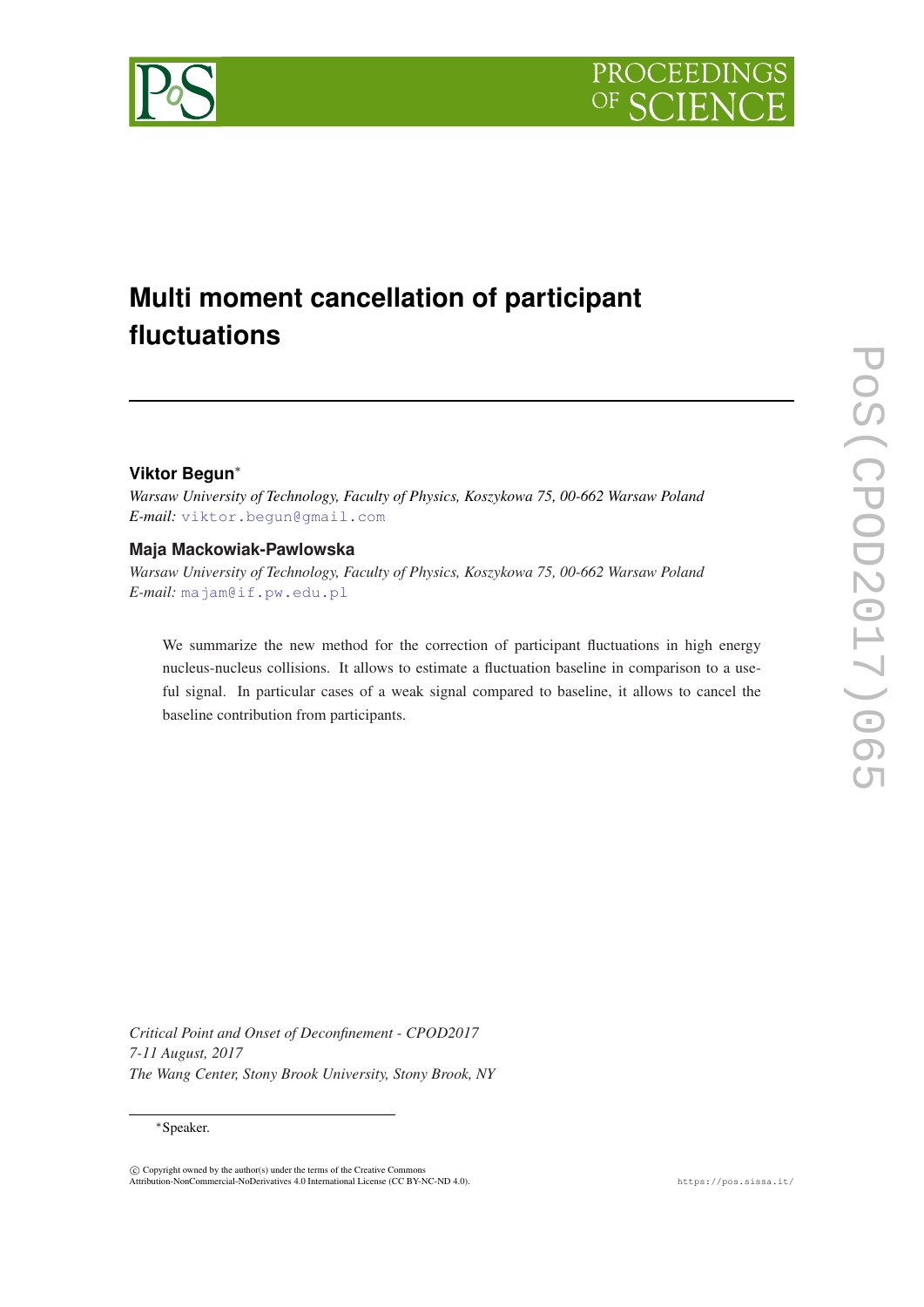The way to probe the QCD phase diagram experimentally is to study interactions of various nuclei at different energies. One of the main background effects in such a study is fluctuations of participants - *N*P. This is the number of nucleons that interacted inelastically during a collision. Several popular ways of reducing participant fluctuations exist:

- 1. the selection of narrow centrality bins,
- 2. the Centrality Bin Width Correction procedure [\[1\]](#page-5-0),
- 3. the use of strongly intensive quantities [[2](#page-5-0), [3\]](#page-5-0).

We checked the first two methods, and found that they still leave some participant fluctuations [\[4\]](#page-5-0). The third method requires an assumption that two measures e.g., pion and kaon multiplicities, are produced in the same volume and with the same volume fluctuations. It may be a too strong assumption. We propose a different approach - to cancel participant fluctuations in a combination of several high fluctuation moments of a given quantity, e.g. particle type [[4](#page-5-0)]. It may be possible, because fluctuations of participants give related contributions in low and high moments of measured distributions. It is similar to the third method, but we propose to use the moments from the same particle species. We call our new method - multi moment cancellation of participant fluctuations (MMCP).

**Fluctuation measures.** A multiplicity distribution,  $P(N)$ , can be characterized by central moments, *mn*,

$$
m_n = \sum_N (N - \langle N \rangle)^n P(N) , \qquad \text{where} \quad \langle N^n \rangle = \sum_N N^n P(N) . \qquad (1)
$$

which are related to cumulants, κ*n*,

$$
\kappa_2 = m_2, \qquad \kappa_3 = m_3, \qquad \kappa_4 = m_4 - 3m_2^2, \qquad \ldots \qquad (2)
$$

Their special combinations - scaled variance, normalized skewness, and normalized kurtosis,

$$
\omega = \frac{\kappa_2}{\langle N \rangle} = \frac{\sigma^2}{\langle N \rangle}, \qquad S\sigma = \frac{\kappa_3}{\kappa_2}, \qquad \kappa\sigma^2 = \frac{\kappa_4}{\kappa_2}, \qquad (3)
$$

where  $\sigma = \sqrt{\langle N^2 \rangle - \langle N \rangle^2} = \sqrt{\kappa_2}$  is standard deviation, are used frequently, because they are related to the shape of a distribution, see Fig. [1](#page-2-0) Note, that equivalence between Poisson and Gauss (Normal) distribution is broken already for  $\omega^1$ . Therefore, selecting some baseline distribution imposes a certain relation between moments, which might not exist. However, some assumptions must be done in order to proceed in analytical modeling. A possible minimal requirement is independent participant model. In this model the only assumptions are that participants are *identical* and *independent*. Then a mean multiplicity *N* is the sum of contributions from *N*<sub>P</sub> participants,

$$
N = n_1 + n_2 + \ldots + n_{N_{\rm P}}\,,\tag{4}
$$

<sup>&</sup>lt;sup>1</sup>For Poisson distribution  $\omega = S\sigma = \kappa \sigma^2 = 1$ , while for Gauss distribution  $\omega$  is a free parameter, but  $S\sigma = \kappa \sigma^2 = 0$ . For another popular distribution - Log-Normal - one can select it's parameters so that  $\omega \sim S\sigma \sim \langle N \rangle$  and  $\kappa \sigma^2 \sim \langle N \rangle^2$ . Therefore, the approach 'just take Negative Binomial' (Poisson, Gauss...) is not working for fluctuations.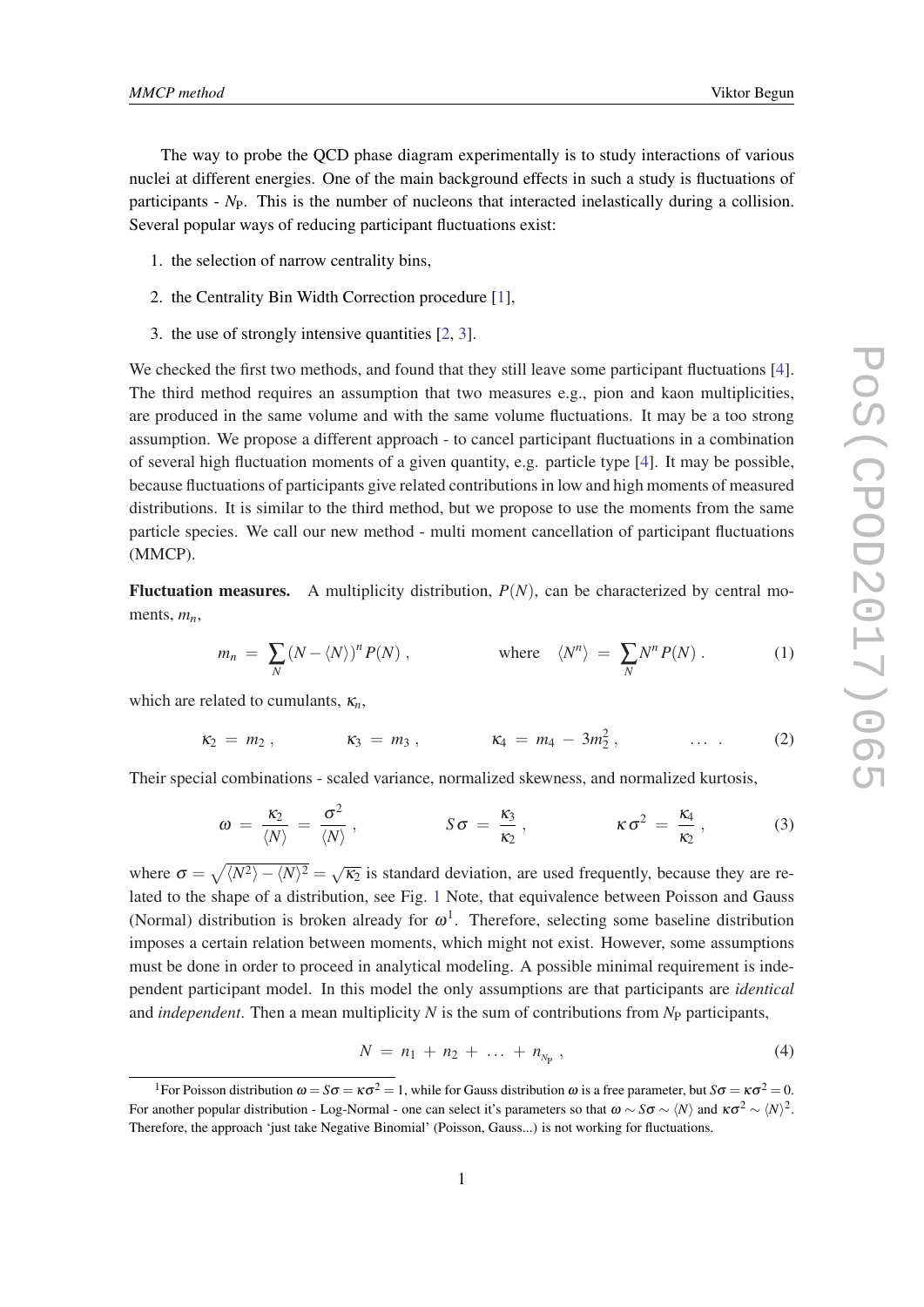<span id="page-2-0"></span>

Figure 1: Relation of variance, skewness and kurtosis to the shape of a distribution.

The *identical* and *independent* means that,  $\langle n_i \rangle = \langle n_j \rangle = \langle n_1 \rangle = \langle n_A \rangle$ , and  $\langle n_i n_j ... n_k \rangle = \langle n_A \rangle^k$ . Then one can obtain [\[5\]](#page-5-0):

$$
\langle N \rangle = \langle N_{\rm P} \rangle \langle n_{\rm A} \rangle \,, \tag{5}
$$

$$
\omega = \omega_{A} + \langle n_{A} \rangle \omega_{P}, \qquad (6)
$$

$$
S\,\sigma\,=\,\frac{\omega_{\rm A}\,S_{\rm A}\,\sigma_{\rm A}\,+\,\langle n_{\rm A}\rangle\,\omega_{\rm P}\,[\,3\,\omega_{\rm A}\,+\,\langle n_{\rm A}\rangle\,S_{\rm P}\,\sigma_{\rm P}\,]}{\omega_{\rm A}\,+\,\langle n_{\rm A}\rangle\,\omega_{\rm P}}\,,\tag{7}
$$

$$
\kappa \sigma^2 = \frac{\omega_A \kappa_A \sigma_A^2 + \langle n_A \rangle \omega_P \left[ \langle n_A \rangle^2 \kappa_P \sigma_P^2 + \omega_A (3 \omega_A + 4 S_A \sigma_A + 6 \langle n_A \rangle S_P \sigma_P) \right]}{\omega_A + \langle n_A \rangle \omega_P}, \quad (8)
$$

see also [[6](#page-5-0), [7\]](#page-5-0). The values without index are those that can be measured. The A index labels the values that we would like to measure - fluctuations from one participant (a source). The P index labels participant fluctuations.

The MMCP method. Equations (5-8) can be rewritten in a more compact form [[4](#page-5-0)]:

$$
\langle N \rangle = \langle N_{\rm P} \rangle \langle n_{\rm A} \rangle \,, \tag{9}
$$

$$
\omega = \omega_{A}(1+\alpha) , \qquad (10)
$$

$$
S\sigma = \omega_A \frac{3\alpha + \delta + \alpha\beta}{1 + \alpha} \,, \tag{11}
$$

$$
\kappa \sigma^2 = \omega_A^2 \frac{3\alpha + \varepsilon + \alpha \left[6\beta + \gamma + 4\delta\right]}{1 + \alpha} \,. \tag{12}
$$

The same as in Eqs. (5-8), on the left we have four values that can be measured -  $\langle N \rangle$ ,  $\omega$ ,  $S\sigma$ ,  $\kappa \sigma^2$ , and eight unknowns on the right -  $\alpha$ ,  $\beta$ ,  $\gamma$ ,  $\delta$ ,  $\varepsilon$ ,  $\langle N_P \rangle$ ,  $\langle n_A \rangle$ ,  $\omega_A$ . However, in Eqs. (9-12) we introduced the values that characterize the strength of participant fluctuations compared to the fluctuations from a source,

$$
\alpha = \langle n_A \rangle \frac{\omega_P}{\omega_A} , \qquad \beta = \langle n_A \rangle \frac{S_P \sigma_P}{\omega_A} , \qquad \gamma = \langle n_A \rangle^2 \frac{\kappa_P \sigma_P^2}{\omega_A^2} , \qquad (13)
$$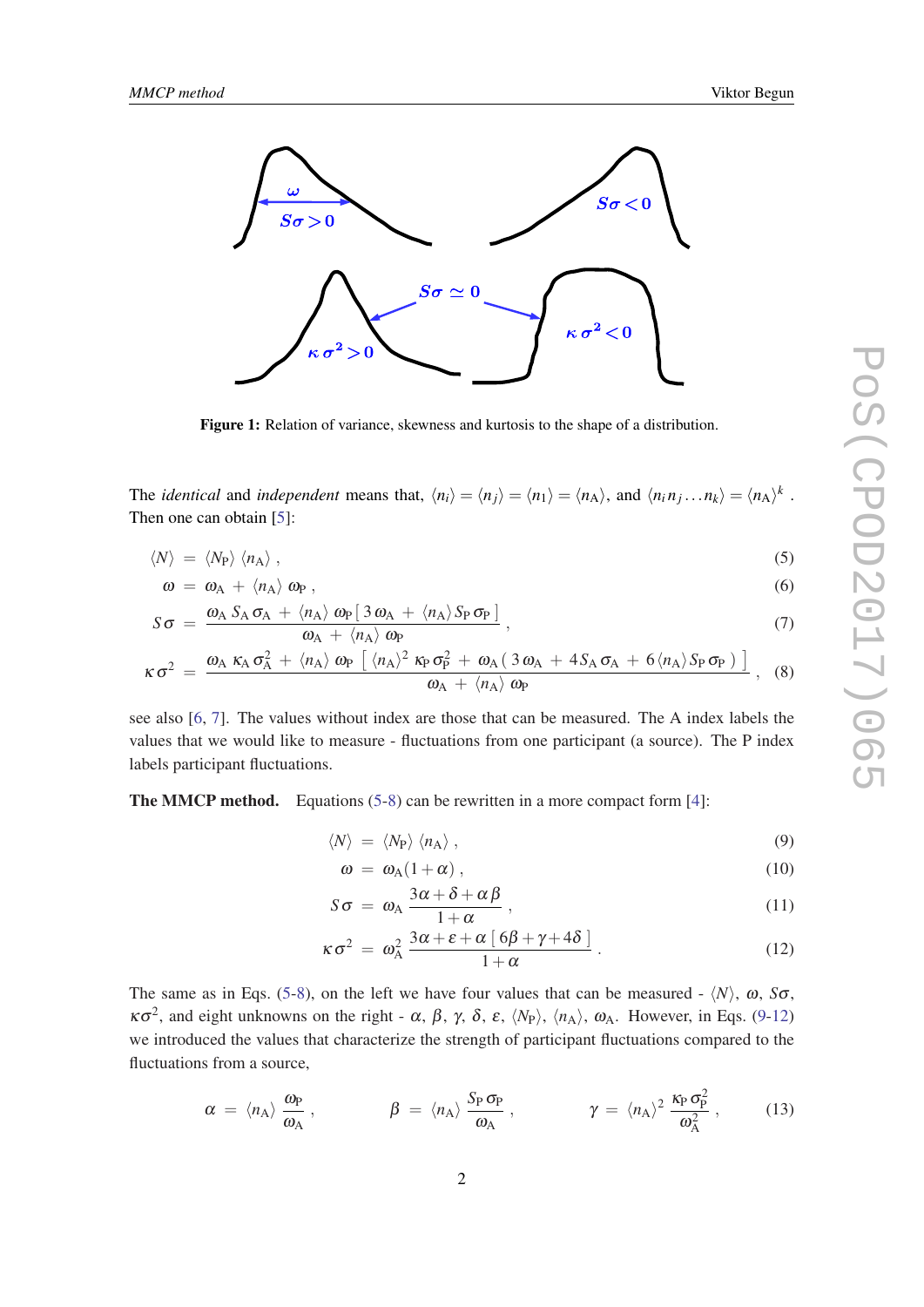and the values which characterize the relative strength of high and low order fluctuations from one source

$$
\delta = \frac{S_{A} \sigma_{A}}{\omega_{A}} \quad \text{and} \quad \varepsilon = \frac{\kappa_{A} \sigma_{A}^{2}}{\omega_{A}^{2}}
$$
 (14)

It makes the analysis of Eqs. [\(5-8\)](#page-2-0) easier. The relation,

$$
\alpha, \, |\beta|, \, |\gamma| \ll 1 \,, \tag{15}
$$

is the mathematical meaning of the phrase 'small participant fluctuations'. For Gauss distribution  $\varepsilon = \delta = 0$ , while for Poisson distribution  $\varepsilon = \delta = 1$ . In a hadron gas, i.e. in a system away from critical point or phase transition,  $\delta$  and  $\varepsilon$  are in between Gauss and Poisson limit [[8](#page-5-0)]

$$
0 \leq \delta = \varepsilon = \frac{1}{\omega_{\rm A}^2} = \tanh^2(\mu_B/T) \leq 1 \,, \tag{16}
$$

where  $\mu_B$  is baryon chemical potential, and  $T$  - temperature of the system. Close to critical point  $\kappa_n \sim \xi^{\frac{5(n-1)-1}{2}}$ , where  $\xi \to \infty$  is correlation length [\[9,](#page-5-0) [10\]](#page-5-0), then

$$
\alpha \sim \langle n_{A} \rangle^{2} \frac{\omega_{P}}{\xi^{2}} \to 0 , \qquad |\beta| \sim \langle n_{A} \rangle^{2} \frac{|S_{P} \sigma_{P}|}{\xi^{2}} \to 0 , \qquad |\gamma| \sim \langle n_{A} \rangle^{4} \frac{|\kappa_{P} \sigma_{P}^{2}|}{\xi^{4}} \to 0 , \qquad (17)
$$

while

$$
\delta \sim \langle n_{\rm A} \rangle \xi^{0.5} \to \infty \,, \quad \text{and} \quad \varepsilon \sim \langle n_{\rm A} \rangle^2 \xi \to \infty \,.
$$
 (18)

The non-observation of critical point suggests that  $\xi$  is not large enough for the realization of approximations (17) and (18). Then, if they exist, the wanted 'critical' fluctuations are comparable with the fluctuations of participants. For  $\alpha$ ,  $|\beta|$ ,  $|\gamma| \ll 1$ , and neglecting either  $\delta$  or  $\varepsilon$ , one can solve the system ([9](#page-2-0)-[12\)](#page-2-0). In case of  $\delta \ll \varepsilon$  there is a simple analytic solution:

$$
\alpha \simeq \frac{S\sigma}{3\omega - S\sigma},\tag{19}
$$

$$
\omega_{\rm A} \simeq \omega - \frac{5\,\sigma}{3} \,, \tag{20}
$$

$$
\kappa_A \sigma_A^2 \simeq \kappa \sigma^2 - \omega_A S \sigma \,, \qquad \alpha, |\beta|, |\gamma| \ll 1, \quad \delta \ll \varepsilon \,.
$$

In this way one removes the fluctuations of participants and obtains the fluctuation from a source using *measured* values.

Test of the MMCP. For the test of the above considerations we use the EPOS 1.99 model [\[11](#page-5-0)] applied to the net-electric charge in  $^{40}_{18}Ar +^{45}_{21}Sc$  reactions at  $p_{lab} = 150$  GeV/c and with  $y^{CMS} > 0$ , see Figs. [2-4.](#page-4-0) The centrality selection is (left to right): 20%, 17.5%, 15%, 12.5%, 10%, 7.5%, 5%, 2.5%, 1.5%, 1%, 0.75%, 0.5% and 0.2% with respect to zero centrality, i.e. from 0 − 20% to  $0 - 0.2\%$ . The points correspond to the average number of participants in the corresponding centrality bins. The 'reference' line is obtained for fixed *N*P, which is the closest integer number to a given  $\langle N_P \rangle$ . One can see that for the system that we study the condition  $\alpha$ ,  $|\beta|$ ,  $|\gamma| \ll 1$  is valid. The  $|\delta| \ll |\varepsilon|$  is not always satisfied. However, a weaker condition is valid,  $|\delta|, |\varepsilon| < 3\alpha$ , which is also enough for neglecting either  $\delta$  or  $\varepsilon$  in MMCP.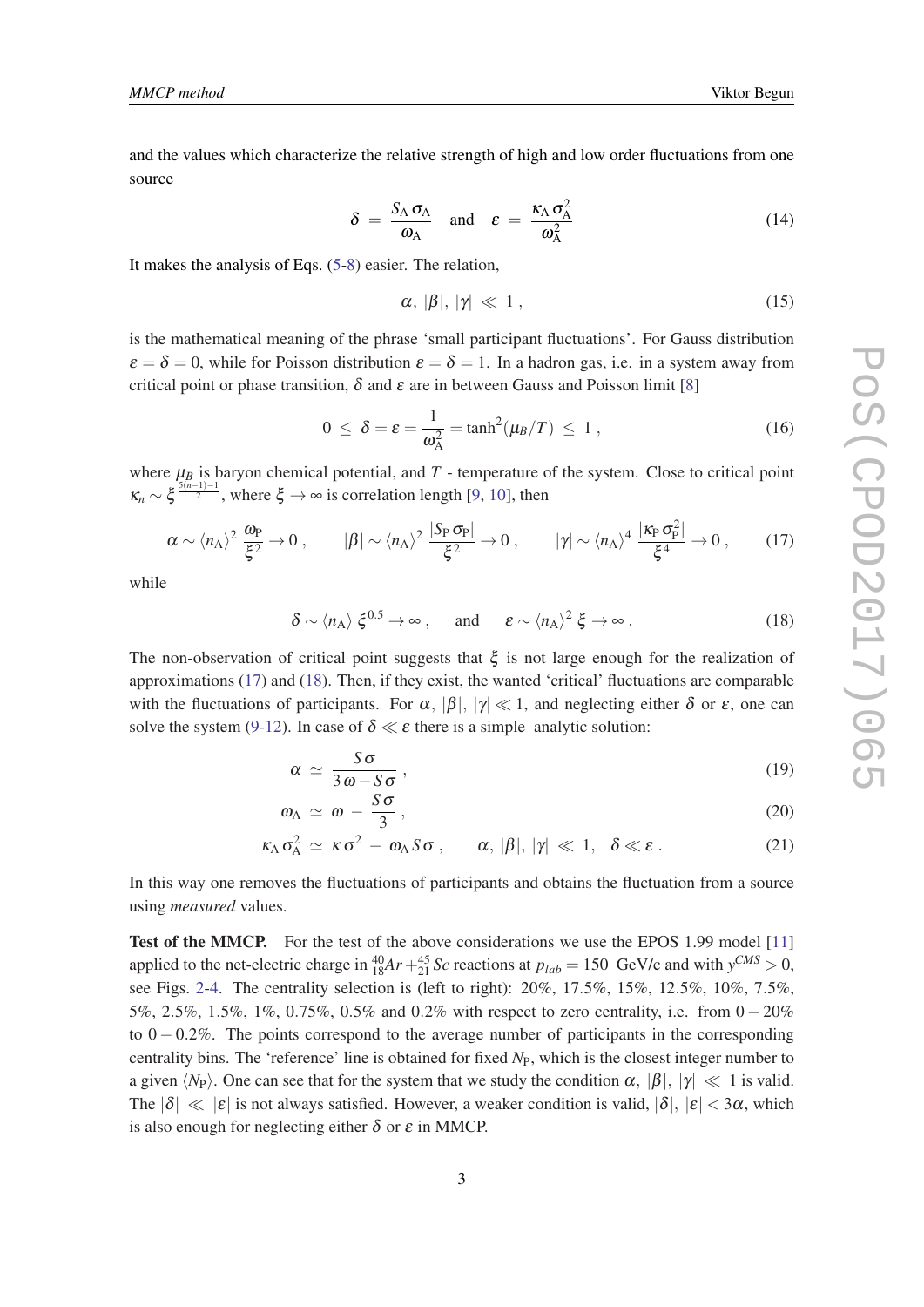<span id="page-4-0"></span>

Figure 2: The dependence on centrality bin width for  $\alpha$ ,  $\beta$ ,  $\gamma$ ,  $\delta$ ,  $\varepsilon$  (left), and  $\langle N \rangle$ ,  $\langle n_A \rangle$  (right), see [[4](#page-5-0)].



Figure 3: The same as Fig. 2 right for scaled variance and normalized skewness, see [[4\]](#page-5-0).



Figure 4: The same as Fig. 2 right for normalized kurtosis, see [\[4](#page-5-0)].